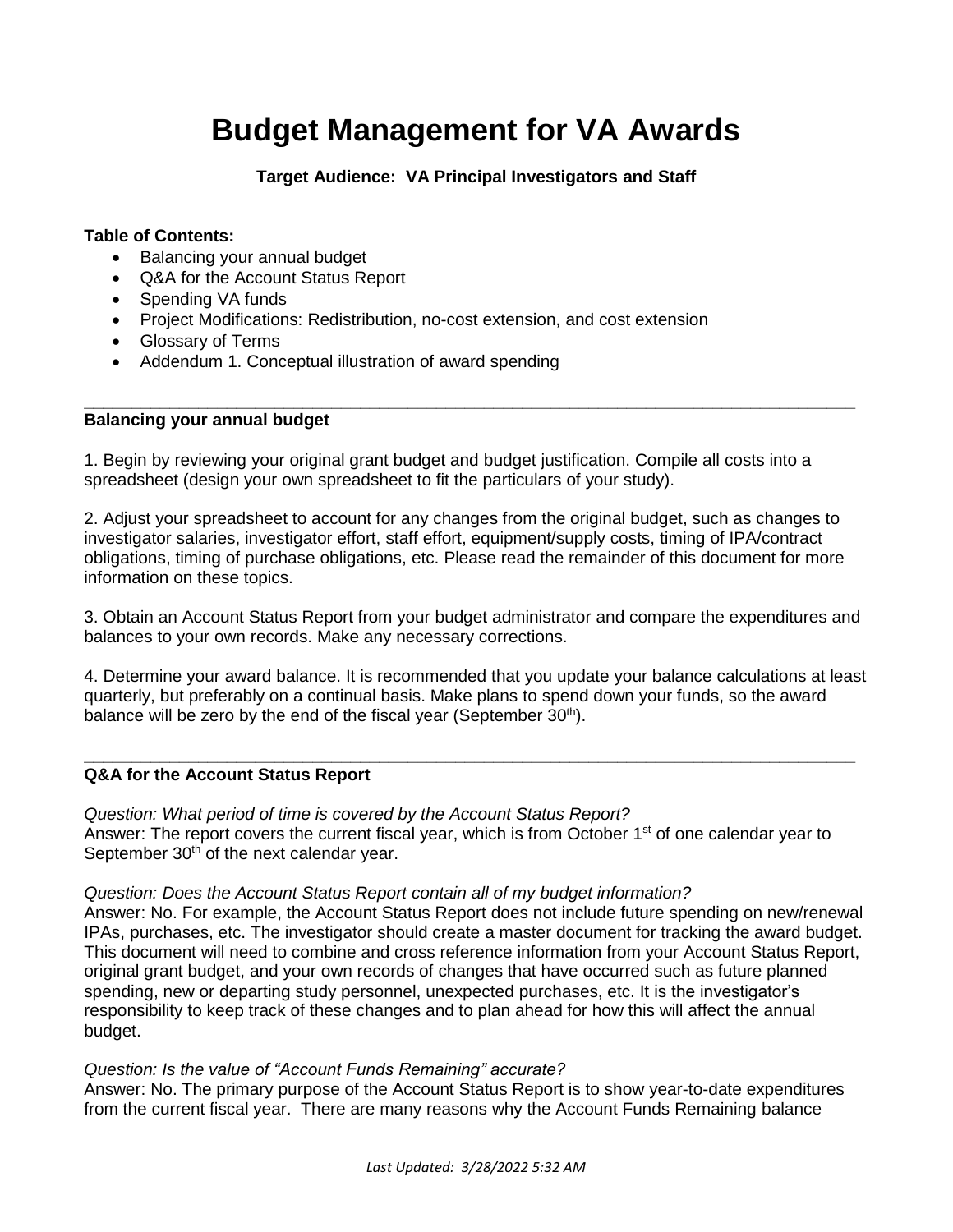would not be correct. One of the major reasons is that new IPAs, contracts (or option years), and equipment purchases may not have posted to your account yet. These are often very large expenditures that significantly affect your balance. Other common reasons are addressed in the Questions/Answers below.

#### *Question: What is a control point, and what do the control point numbers mean?*

Answer: A control point number separates expenditures into different categories. For example, the VA Brain Rehabilitation Research Center uses the following numbering convention (which changes slightly from year to year; these codes apply to FY22):

206: VA employee salary

- 334: Current year operating funds
- 333: Current year travel funds

# *Question: What is the meaning of "Ceiling" and "TDA"?*

Answer: The ceiling represents the amount of funds received from the VA Office of Research and Development (ORD) for the fiscal year. The entries on your Account Status Report are shown as TDA (Transfer of Disbursing Authority). These entries are deposits ("money drops") into your account. Award funds are not usually deposited all at once. Often there are several TDAs throughout the fiscal year, which together add up to your annual budget amount.

#### *Question: Why are there positive entries listed under "Purchases"?*

Answer: This occurs when previously obligated funds are not spent and are then transferred back into your account. For example, if \$2,000 was obligated for participant payments at the beginning of the year, but only \$1,500 was actually spent, the remaining \$500 balance will appear as a positive entry under Purchases.

*Question: What if the salary amounts spent in prior quarters do not look correct?* Answer: Please contact your budget administrator to determine if there is an error in the effort level assigned to the study personnel.

#### *Question: Are the salary amounts projected in future quarters correct?*

Answer: You should assume that projected salaries are not correct unless you have verified the amounts against your own records. There are several reasons why the projections may not be correct: salary costs may not have been projected forward yet; effort levels may change; benefit percentage may change; and projections may not account for study personnel who plan to resign prior to the end of the fiscal year; etc.

# *Question: Why are my IPA personnel and/or my contracts not listed on the budget*?

Answer: If the IPA or contract is new, it has not been finalized yet or it could have been posted to the wrong study. If it's an existing IPA or contract, then the charge was likely posted to the prior fiscal year and the agreement will expire sometime during the current fiscal year. If you intend to renew the IPA or exercise an option year on the contract during the current fiscal year, then the charge will be posted to your account at that time.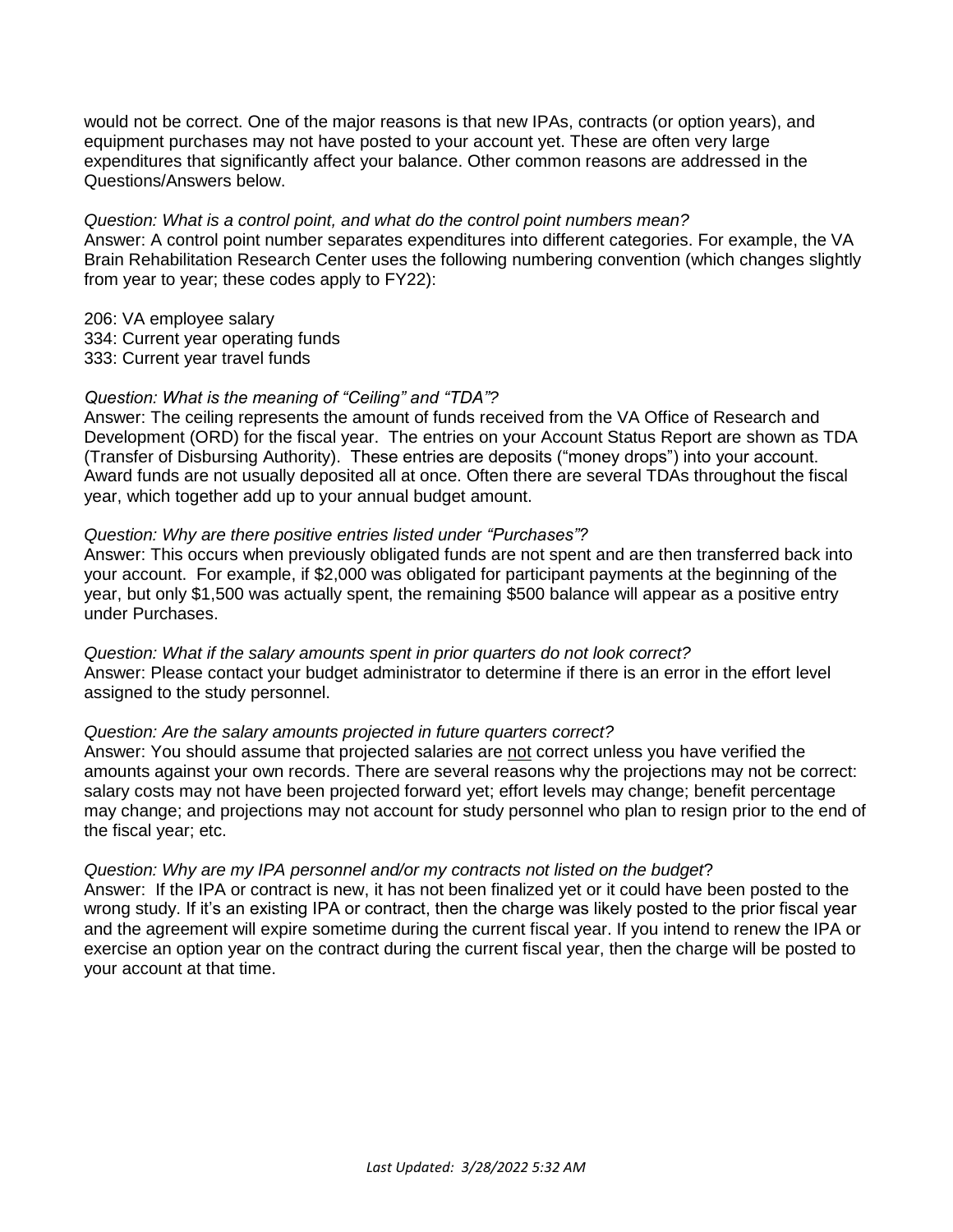# **Spending VA funds**

It is important to spend down your grant money because you will lose unspent funds at the end of the fiscal year. Spending must be planned as early as possible and reviewed regularly, in order to ensure that funds are obligated prior to the end of the fiscal year (September  $30<sup>th</sup>$ ).

**\_\_\_\_\_\_\_\_\_\_\_\_\_\_\_\_\_\_\_\_\_\_\_\_\_\_\_\_\_\_\_\_\_\_\_\_\_\_\_\_\_\_\_\_\_\_\_\_\_\_\_\_\_\_\_\_\_\_\_\_\_\_\_\_\_\_\_\_\_\_\_\_\_\_\_\_\_\_\_\_\_**

Carryover funds (also known as "carry forward funds" or "prior year funds")

VA awards stipulate that no more than 4% of unobligated funds can be carried over to the next fiscal year. These carryover funds must be spent by December 1st of the new fiscal year, or they will be forfeited.

# **Salaries**

- VA salaries follow the federal General Schedule: <https://www.opm.gov/policy-data-oversight/pay-leave/salaries-wages/2021/general-schedule/> The locality pay table for Gainesville is under the "Rest of United States" category. Use this table to appropriately budget salary based on the grade and step levels of study personnel.
- Make sure to account for within-grade step increases. The waiting period for a step increase is one year to rise to step 2, 3, or 4; two years to rise to steps 5, 6, or 7; and three years to rise to steps 8, 9, or 10. Once step 10 is reached, no further step increase is possible.
- The fringe benefit rate differs for each individual, and can change from year to year. Contact your budget administrator for updated information. If the benefit rate is unknown, use 35%.
- A cost of living increase of 2% per year should be budgeted for VA employees. This increase does not always occur and/or may not be exactly 2%, but this is a reasonable estimate to avoid a budget shortfall.

# Equipment Purchases

- Purchase requests for equipment may require you to provide information on market research, sole source justification, data privacy/security considerations, etc. Please plan accordingly as this requires additional time.
- Purchases do not count against your budget until the funds are obligated (specifically, the budget administrator will set up a 2237 account in VistA). This can take some time, especially for larger purchases which require special review and may take several weeks (or even multiple months) for funds to be obligated. In some cases, a purchase request late in the fiscal year may not be obligated until the next fiscal year (see Addendum 1 for example).
- For equipment and supply purchases less than \$10,000, allow up to 1 month to obligate funds. These purchase requests must be made before July 31<sup>st</sup> of the fiscal year.
- For equipment purchases exceeding \$10,000, these must be approved through the contracting department. Allow up to 2 months for obligating funds for these purchases. These purchase requests should be made by June  $30<sup>th</sup>$  of the fiscal year.

# Intergovernmental Personnel Act (IPA) Agreement

- IPA agreements can be set up with UF to pay salary for "career" personnel including faculty, postdocs, and staff.
- IPA agreements covering multiple years *cannot* include annual increases in cost of living. Rather, the base salary that is used to calculate the IPA must remain the same for each year.
- The person whose salary is being paid must have already been in their current position for at least 3 months.
- IPAs cannot be used to support new hires or graduate student tuition/stipend/fees.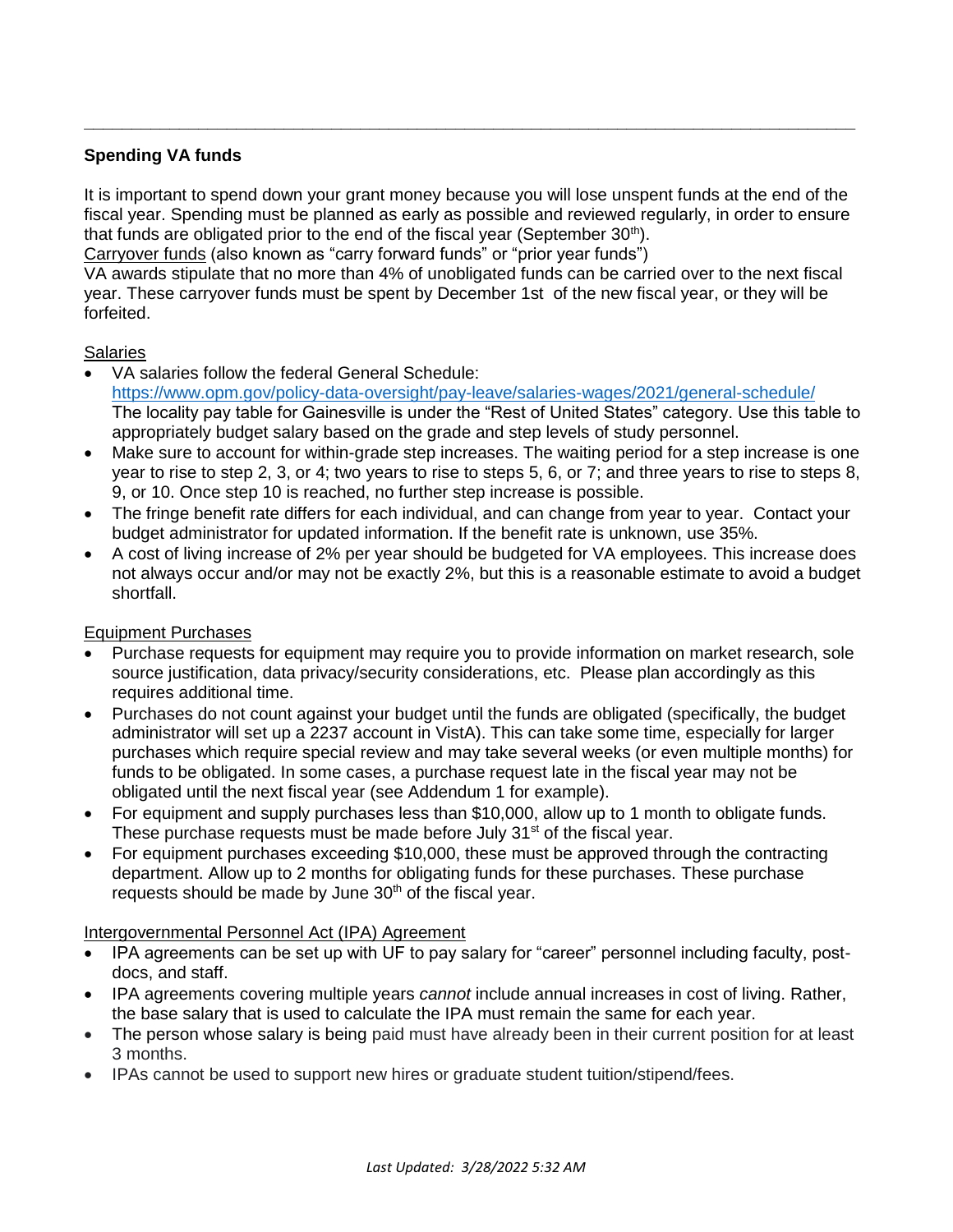- IPAs can contribute salary to an individual continuously for 4 years. If you wish to keep someone on an IPA longer than 4 years, the IPA will need to be terminated 60+ days prior to the end of the IPA term. After a break of 60+ days, a new IPA can take effect. The break must come before the end of the IPA term. If the  $4<sup>th</sup>$  year IPA ends, the break period is extended to a full year. Being assigned to a new study after another study has ended does not start the 4 years over again. There must be a true break in the IPA before the 4-year clock restarts.
- The full 1-year cost of an IPA becomes obligated when the IPA begins. This obligated balance can be carried forward to pay salary costs into the next fiscal year (see Addendum 1 for example). Salary costs are generally billed to the IPA at quarterly intervals (i.e., every 3 months). If necessary, those quarterly bills can be distributed across the separate budgets of two fiscal years. IPAs can be cancelled and funds unobligated if needs change.
- A new IPA takes about 2 months to set up. An IPA that is to be obligated in the current fiscal year should begin the setup process no later than June 30th.

# **Contract**

- A contract can be written to an external organization ("vendor") to provide goods or services.
- Contracts describe the services to be completed, benchmarks to be achieved, deliverables, etc., but generally do not name specific individuals to do the work.
- Contracts include a base year and up to 4 option years. The PI must choose to exercise each option year before those funds will be distributed.
- The full 1-year cost of the contract is obligated to the fiscal year that it begins. This obligated balance is carried forward to pay costs into the next fiscal year (see Addendum 1 for example).
- Vendors submit invoices to the contract (specifically, invoices are applied against a 1358 account in VistA). This invoice is reviewed and approved by the budget administrator, then the invoice amount is deducted from the obligated funds.
- Contracts may require payment of institutional indirect costs. The indirect cost rate for UF is over 50% and may have to be factored into the cost of the contract.
- A new contract takes about 4 months to set up.

# **Project Modifications: No-cost extension, cost extension, and redistribution of funds**

# No-Cost Extension

A no-cost extension extends the end date of award by up to 1 year. A no-cost extension can be requested with or without redistribution of funds. The awardee is encouraged to request a project modification as soon as the need for the extension is anticipated, but no later than 3 months before the end of the award. Reasons for requesting a no-cost extension include, but are not limited, to:

**\_\_\_\_\_\_\_\_\_\_\_\_\_\_\_\_\_\_\_\_\_\_\_\_\_\_\_\_\_\_\_\_\_\_\_\_\_\_\_\_\_\_\_\_\_\_\_\_\_\_\_\_\_\_\_\_\_\_\_\_\_\_\_\_\_\_\_\_\_\_\_\_\_\_\_\_\_\_\_\_\_\_**

- PI changes sites, or has to relocated research facilities within the same site and is temporarily unable to perform the research
- Delay in hiring research staff
- Delay in executing contracts or obtaining critical equipment or supplies

# Cost Extension

A cost extension is a request for additional research funds (beyond the original grant budget) to complete the research. Cost extensions are considered only in rare situations, and only if efforts taken locally to address the budgetary deficiencies (e.g. use of locally unobligated and carry over funds) have been insufficient. Reasons for requesting a cost extension include, but are not limited, to:

- A clinical trial where a short extension may ensure success (e.g., to achieve target enrollment)
- Catastrophic event that damages facilities (e.g., flooding, fire, earthquake)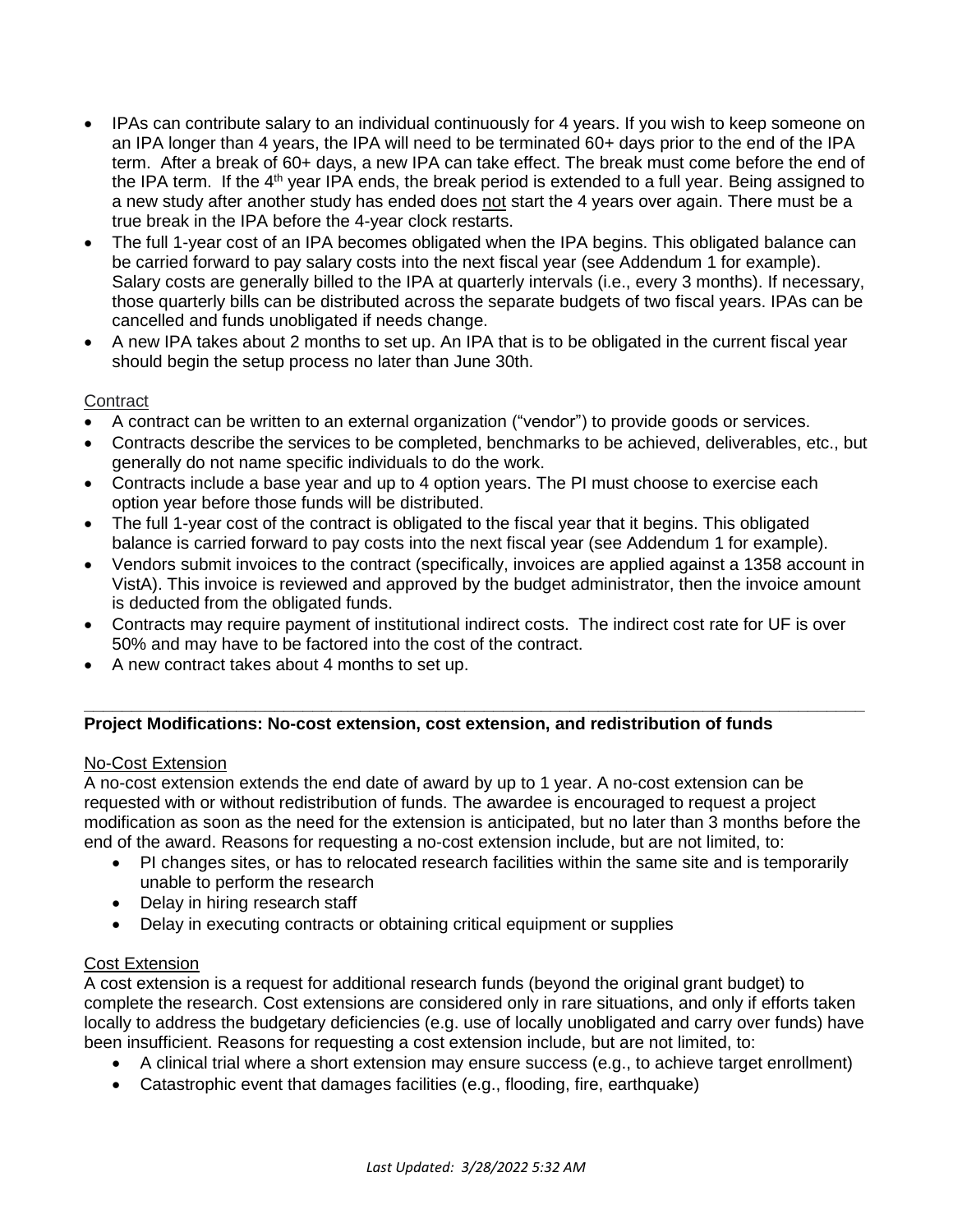# **Redistribution**

A redistribution is when funds allocated to a particular fiscal year are moved to a future fiscal year. Redistribution of funds can be requested with or without a change to the award end date but are considered only in rare situations. The awardee is encouraged to request a project modification as soon as the need for the redistribution is anticipated. Reasons for requesting a redistribution of funds include, but are not limited, to:

- Significant change in key personnel that has impacted recruitment
- Failure of a significant piece of equipment required to conduct the study
- Catastrophic event that damages facilities (e.g., flooding, fire, earthquake)

More detailed information on the topics of no-cost extension, cost extension, and redistribution are available in the document titled "*Criteria and Instructions for Requesting an Administrative Project Modification*". Please ask your budget administrator.

**\_\_\_\_\_\_\_\_\_\_\_\_\_\_\_\_\_\_\_\_\_\_\_\_\_\_\_\_\_\_\_\_\_\_\_\_\_\_\_\_\_\_\_\_\_\_\_\_\_\_\_\_\_\_\_\_\_\_\_\_\_\_\_\_\_\_\_\_\_\_\_\_\_\_\_\_\_\_\_\_\_\_**

# **Glossary of Terms**

*Budget Justification* **-** A formal document outlining the budgetary amounts planned for a project.

*Carryover (or Carryforward) Funds* **-** Funds that are available in a fiscal year subsequent to the year in which they were appropriated.

*Contract* **–** An agreement between the Federal Government and an independent party to provide goods or services. Contracts can be written to include a base year and several option years. Each option year must be approved on an annual basis, and funds will not be obligated until approval is granted.

*Cost extension* - A request for additional research funds (beyond the original grant budget) to complete the research.

*Earmark* **-** To set aside funds for a specific purpose, use, or recipient.

**Fiscal Year** - Any yearly accounting period. The fiscal year for the federal government begins on October 1 and ends on September 30. It is designated by the calendar year in which it ends.

*Full Time Equivalent (FTE)* **-** Direct hire Federal employees who are paid salaries, wages, or fees for the personal service they render. For FTE reporting purposes, an FTE (or work year) is based on 2,080 hours (i.e., 40 hours/week x 52 weeks), which is equivalent to one year's full time work schedule.

*Intergovernmental Personnel Act (IPA) Agreement* - permits the temporary assignment of skilled career employees to positions with Federal Agencies. IPA agreements are commonly used to pay UF collaborator salaries using VA award funds.

*No Cost Extension* **-** extends the end date of award. A no-cost extension can be requested with or without redistribution of funds.

**Obligation** - obligation of funds means to set aside funds for a specific purchase. Obligated funds are considered to be spent. If funds have been obligated but not yet fully liquidated (e.g., this is common for IPAs), the non-liquidated balance can be carried forward across fiscal years without a project modification.

*Outyears* **-** Years that follow the current fiscal year.